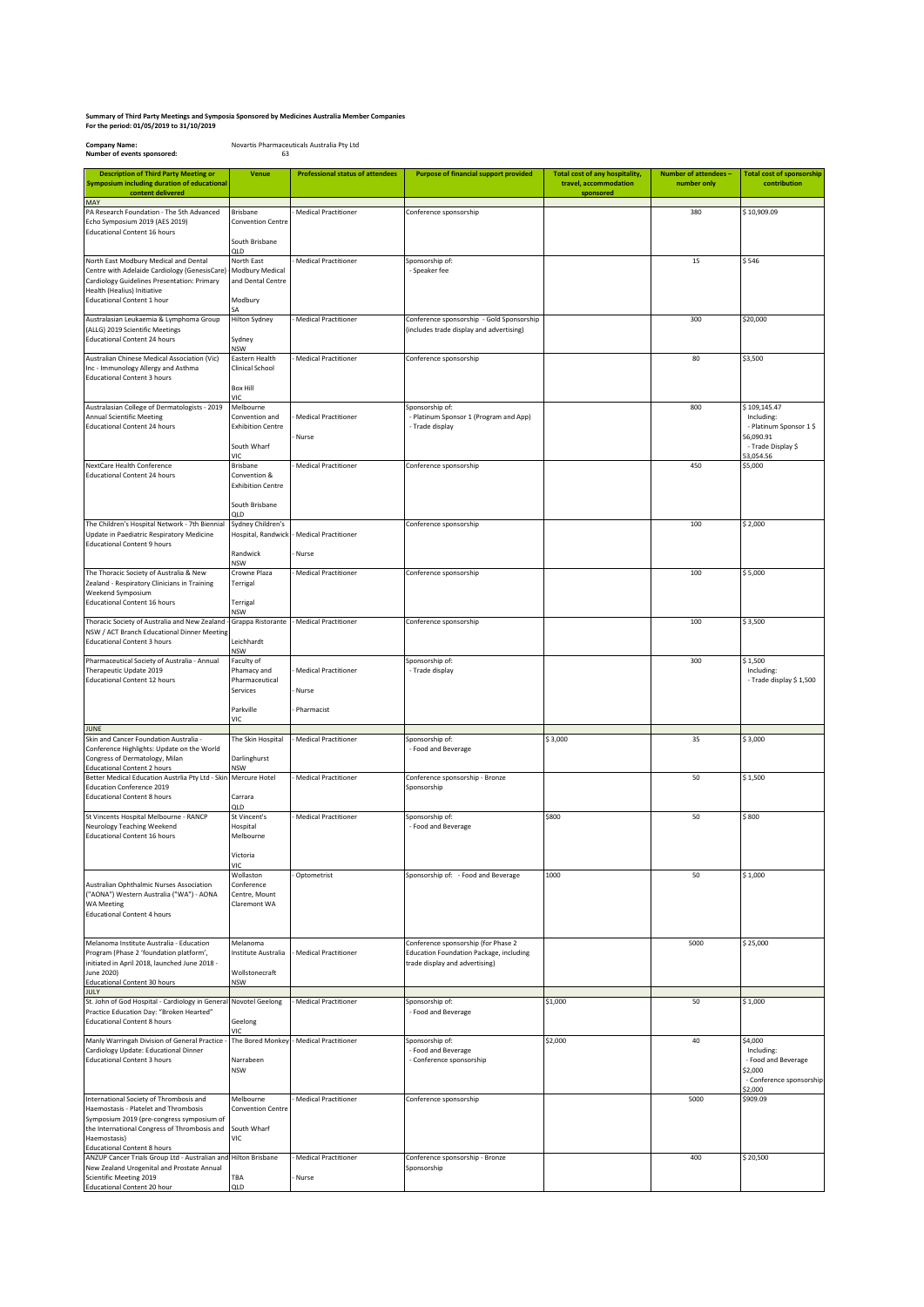| <b>Description of Third Party Meeting or</b><br>Symposium including duration of educational                                                                                    | <b>Venue</b>                               | <b>Professional status of attendees</b> | <b>Purpose of financial support provided</b>                                 | <b>Total cost of any hospitality,</b><br>travel, accommodation | Number of attendees -<br>number only | <b>Total cost of sponsorship</b><br>contribution   |
|--------------------------------------------------------------------------------------------------------------------------------------------------------------------------------|--------------------------------------------|-----------------------------------------|------------------------------------------------------------------------------|----------------------------------------------------------------|--------------------------------------|----------------------------------------------------|
| content delivered<br>Rostock Investments Pty Ltd (trading as                                                                                                                   | Australian Institute                       | Registrars                              | Sponsorship of:                                                              | sponsored<br>\$7,004                                           | 10                                   | \$40,799.62                                        |
| AustralianInstitute of Ultrasound) - RegUs<br>Course 1 on July 20-21 2019                                                                                                      | of Ultrasound                              | Consultants                             | - Food and Beverage<br>- Travel Costs                                        |                                                                |                                      | Including:<br>- Food and Beverage                  |
| <b>Educational Content 19 hours</b>                                                                                                                                            | Mermaid Beach                              |                                         | - Venue hire                                                                 |                                                                |                                      | \$4,940                                            |
|                                                                                                                                                                                | QLD                                        |                                         | - Equipment hire<br>- Event organiser cost                                   |                                                                |                                      | - Travel Costs \$1,500<br>- Venue hire \$17,272.12 |
|                                                                                                                                                                                |                                            |                                         |                                                                              |                                                                |                                      | - Equipment hire                                   |
|                                                                                                                                                                                |                                            |                                         |                                                                              |                                                                |                                      | \$4,757.50<br>- Event organiser cost               |
|                                                                                                                                                                                |                                            |                                         |                                                                              |                                                                | 200                                  | \$12,330                                           |
| Queensland Eye Institute Foundation -<br><b>Optometrist Education Nights</b>                                                                                                   | Queensland Eye<br>Institute                | Optometrist                             | Sponsorship of:<br>- Food and Beverage                                       | \$6,000                                                        |                                      | \$6,000                                            |
| <b>Educational Content 2 hours</b>                                                                                                                                             | Clayfield                                  |                                         |                                                                              |                                                                |                                      |                                                    |
|                                                                                                                                                                                | QLD                                        |                                         |                                                                              |                                                                |                                      |                                                    |
| The Transplantation Society of Australia and<br>New Zealand - 2019 Masterclass in                                                                                              | Home Building,<br><b>Sydney University</b> | Medical Practitioner                    | Conference sponsorship                                                       |                                                                | 100                                  | \$5,000                                            |
| Transplantation                                                                                                                                                                | <b>NSW</b>                                 |                                         |                                                                              |                                                                |                                      |                                                    |
| <b>Educational Content 5 hours</b>                                                                                                                                             | Sydney                                     |                                         |                                                                              |                                                                |                                      |                                                    |
| The Transplantation Society of Australia and                                                                                                                                   | <b>NSW</b><br>Home Building,               | Medical Practitioner                    | Conference sponsorship                                                       |                                                                | 100                                  | \$50,000                                           |
| New Zealand - 2019 TSANZ Annual Scientific                                                                                                                                     | <b>Sydney University</b>                   |                                         |                                                                              |                                                                |                                      |                                                    |
| Meeting<br><b>Educational Content 24 hours</b>                                                                                                                                 | <b>NSW</b>                                 |                                         |                                                                              |                                                                |                                      |                                                    |
|                                                                                                                                                                                | Sydney                                     |                                         |                                                                              |                                                                |                                      |                                                    |
| The Thoracic Socieyy of Australia and New                                                                                                                                      | NSW<br><b>Brisbane</b>                     | Medical Practitioner                    | Conference sponsorship                                                       |                                                                | 60                                   | \$2,727.27                                         |
| Zealand - Queensland Branch Winter Meeting                                                                                                                                     | <b>Convention Centre</b>                   |                                         |                                                                              |                                                                |                                      |                                                    |
| <b>Educational Content 8 hours</b>                                                                                                                                             | Brisbane                                   | Nurse                                   |                                                                              |                                                                |                                      |                                                    |
| Department of Respiratory & Sleep Medicine,                                                                                                                                    | QLD<br>Westmead                            |                                         | Conference sponsorship                                                       |                                                                | 100                                  | \$500.00                                           |
| Westmead Hospital - The Respiratory                                                                                                                                            | Hospital                                   |                                         |                                                                              |                                                                |                                      |                                                    |
| Ambulatory Care Service Respiratory Educatior<br>Day                                                                                                                           | Westmead                                   | Medical Practitioner                    |                                                                              |                                                                |                                      |                                                    |
| <b>Educational Content 8 hours</b>                                                                                                                                             | <b>NSW</b>                                 | Nurse                                   |                                                                              |                                                                |                                      |                                                    |
| The Thoracic Society of Australia & New<br>Zealand ("TSANZ") - TSANZ VIC Branch Annual                                                                                         | Amora Hotel<br>Riverwalk,                  | Medical Practitioner                    | Conference sponsorship                                                       |                                                                | 100                                  | \$2,250                                            |
| <b>Scientific Meeting</b>                                                                                                                                                      |                                            |                                         |                                                                              |                                                                |                                      |                                                    |
| <b>Educational Content 8 hours</b>                                                                                                                                             | Richmpond<br>VIC                           |                                         |                                                                              |                                                                |                                      |                                                    |
| Breast Cancer Trials Group - 41st Annual<br><b>Scientific Meeting</b>                                                                                                          | Hilton                                     |                                         | Conference sponsorship - Gold Sponsorship<br>(Trade display and advertising) |                                                                | 800                                  | \$27,272.73                                        |
| <b>Educational Content 24 hours</b>                                                                                                                                            | Adelaide                                   | <b>Medical Practitioner</b>             |                                                                              |                                                                |                                      |                                                    |
|                                                                                                                                                                                | SA                                         | Nurse                                   |                                                                              |                                                                |                                      |                                                    |
| AUGUST                                                                                                                                                                         |                                            |                                         |                                                                              |                                                                |                                      |                                                    |
| Australian Cardiovascular Health and<br>Rehabilitation Association ("ACRA") - ACRA                                                                                             | The Kirribilli Club                        | Medical Practitioner                    | Conference sponsorship - Silver Sponsorship                                  |                                                                | 230                                  | \$7,500                                            |
| 2019 (29th Annual Scientific Meeting)<br><b>Educational Content 24 hours</b>                                                                                                   | Lavender Bay<br><b>NSW</b>                 |                                         |                                                                              |                                                                |                                      |                                                    |
| The Cardiac Society of Australia & New Zealand                                                                                                                                 | Adelaide                                   | Medical Practitioner                    | Conference sponsorship - Diamond Sponsor                                     |                                                                | 2023                                 | \$109,090.90                                       |
| the 57th Annual Scientific Meeting of The<br>Cardiac Society of Australia and New Zealand                                                                                      | <b>Convention Centre</b>                   |                                         |                                                                              |                                                                |                                      |                                                    |
| and the 13th Annual Australia and New                                                                                                                                          | Adelaide                                   |                                         |                                                                              |                                                                |                                      |                                                    |
| Zealand Endovascular Therapies Meeting<br><b>Educational Content 32 hours</b>                                                                                                  | SA                                         |                                         |                                                                              |                                                                |                                      |                                                    |
| GenesisCare Cardiology (previously Bundaberg<br>Cardiology Pty Ltd) - 2 Day Cardiology                                                                                         | Oaks Resort & Spa                          | Medical Practitioner                    | Conference sponsorship - Silver Partnership<br>Sponsorship                   |                                                                | 80                                   | \$3,500                                            |
| Conference                                                                                                                                                                     | Urangan                                    |                                         |                                                                              |                                                                |                                      |                                                    |
| <b>Educational Content 9 hours</b><br>Bangladesh Medical Society of South Australia                                                                                            | OI D<br>Adelaide Health                    | Medical Practitioner                    | Conference sponsorship                                                       |                                                                | 80                                   | \$3,500                                            |
| <b>Educational Meeting: Cutting Edge</b>                                                                                                                                       | and Medical                                |                                         |                                                                              |                                                                |                                      |                                                    |
| Management of Chronic Disease<br><b>Educational Content 8 hours</b>                                                                                                            | <b>Sciences Building</b>                   |                                         |                                                                              |                                                                |                                      |                                                    |
|                                                                                                                                                                                | Adelaide<br>SΑ                             |                                         |                                                                              |                                                                |                                      |                                                    |
| GP Crew Limited - GP Crew Medical Education                                                                                                                                    | Salamanca Inn                              | <b>Medical Practitioner</b>             | Sponsorship of:                                                              | \$950.00                                                       | 25                                   | \$3,150                                            |
| Day Program in Tasmania<br><b>Educational Content 8 hours</b>                                                                                                                  | Hobart                                     |                                         | - Speaker fee<br>- Flights                                                   |                                                                |                                      | Including:<br>- Speaker fee \$2,200                |
|                                                                                                                                                                                | TAS                                        |                                         | - Accommodation                                                              |                                                                |                                      | - Flights \$550                                    |
|                                                                                                                                                                                |                                            |                                         | - Ground transport                                                           |                                                                |                                      | - Accommodation \$330<br>Ground transfer \$100     |
| Australian Rheumatology Association Western<br>Australia - 2019 Annual Scientific Meeting                                                                                      | UWA Guild Club                             | Medical Practitioner                    | Conference sponsorship                                                       |                                                                | 50                                   | \$4,000                                            |
| <b>Educational Content 6 hours</b>                                                                                                                                             | Crawley Drive                              |                                         |                                                                              |                                                                |                                      |                                                    |
| Chroma Dermatology<br><b>Educational Content 16 hours</b>                                                                                                                      | Pullman Hotel<br>Melbourne                 | Medical Practitioner                    | Conference sponsorship                                                       |                                                                | 24                                   | \$1,500                                            |
|                                                                                                                                                                                |                                            |                                         |                                                                              |                                                                |                                      |                                                    |
|                                                                                                                                                                                | Melbourne<br>VIC                           |                                         |                                                                              |                                                                |                                      |                                                    |
| Bone and Joint Clinic Parramatta - Health JAM                                                                                                                                  | Dr Chau Chak                               | Medical Practitioner                    | Conference sponsorship                                                       |                                                                | 250                                  | \$6,300                                            |
| (Joint & Musculoskeletal) Session<br><b>Educational Content 8 hours</b>                                                                                                        | Wing Building at<br>UTS                    | Nurse                                   |                                                                              |                                                                |                                      |                                                    |
|                                                                                                                                                                                | Ultimo                                     |                                         |                                                                              |                                                                |                                      |                                                    |
| Brisbane Dermatology Research Group -                                                                                                                                          | Translational                              | Medical Practitioner                    | Conference sponsorship                                                       |                                                                | 60                                   | \$7,500                                            |
| <b>Biologics Masterclass</b><br><b>Educational Content 4 hours</b>                                                                                                             | Research Institute<br>(TRI)                | Nurse                                   |                                                                              |                                                                |                                      |                                                    |
|                                                                                                                                                                                |                                            |                                         |                                                                              |                                                                |                                      |                                                    |
|                                                                                                                                                                                | Woolloongabba<br>QLD                       |                                         |                                                                              |                                                                |                                      |                                                    |
|                                                                                                                                                                                |                                            |                                         | Sponsorship of:                                                              | \$6,000                                                        | 200                                  | \$6,000                                            |
|                                                                                                                                                                                | Queensland Eye                             | Optometrist                             |                                                                              |                                                                |                                      |                                                    |
|                                                                                                                                                                                | Institute                                  |                                         | - Food and Beverage                                                          |                                                                |                                      |                                                    |
|                                                                                                                                                                                | Clayfield                                  |                                         |                                                                              |                                                                |                                      |                                                    |
|                                                                                                                                                                                | QLD<br>The Westin Sydney                   | - Optometrist                           | Conference sponsorship                                                       |                                                                | 200                                  | \$11,000                                           |
| Queensland Eye Institute Foundation -<br><b>Optometrist Education Nights</b><br><b>Educational Content 2 hours</b><br>Ophthalmology Updates Pty Ltd -<br>Ophthalmology Updates |                                            |                                         |                                                                              |                                                                |                                      |                                                    |
| <b>Educational Content 12 hours</b>                                                                                                                                            | Sydney<br>NSW                              |                                         |                                                                              |                                                                |                                      |                                                    |
| July Scientific Meeting 2019                                                                                                                                                   | <b>Rydges Hotel</b><br>Melbourne           | Optometrist                             | Sponsorship of:<br>- Food and Beverage                                       | \$909.09                                                       | 100                                  | \$909.09                                           |
| Orthoptics Australia ("OA") - OA VIC Branch<br><b>Educational Content 4 hours</b>                                                                                              | Melbourne                                  |                                         |                                                                              |                                                                |                                      |                                                    |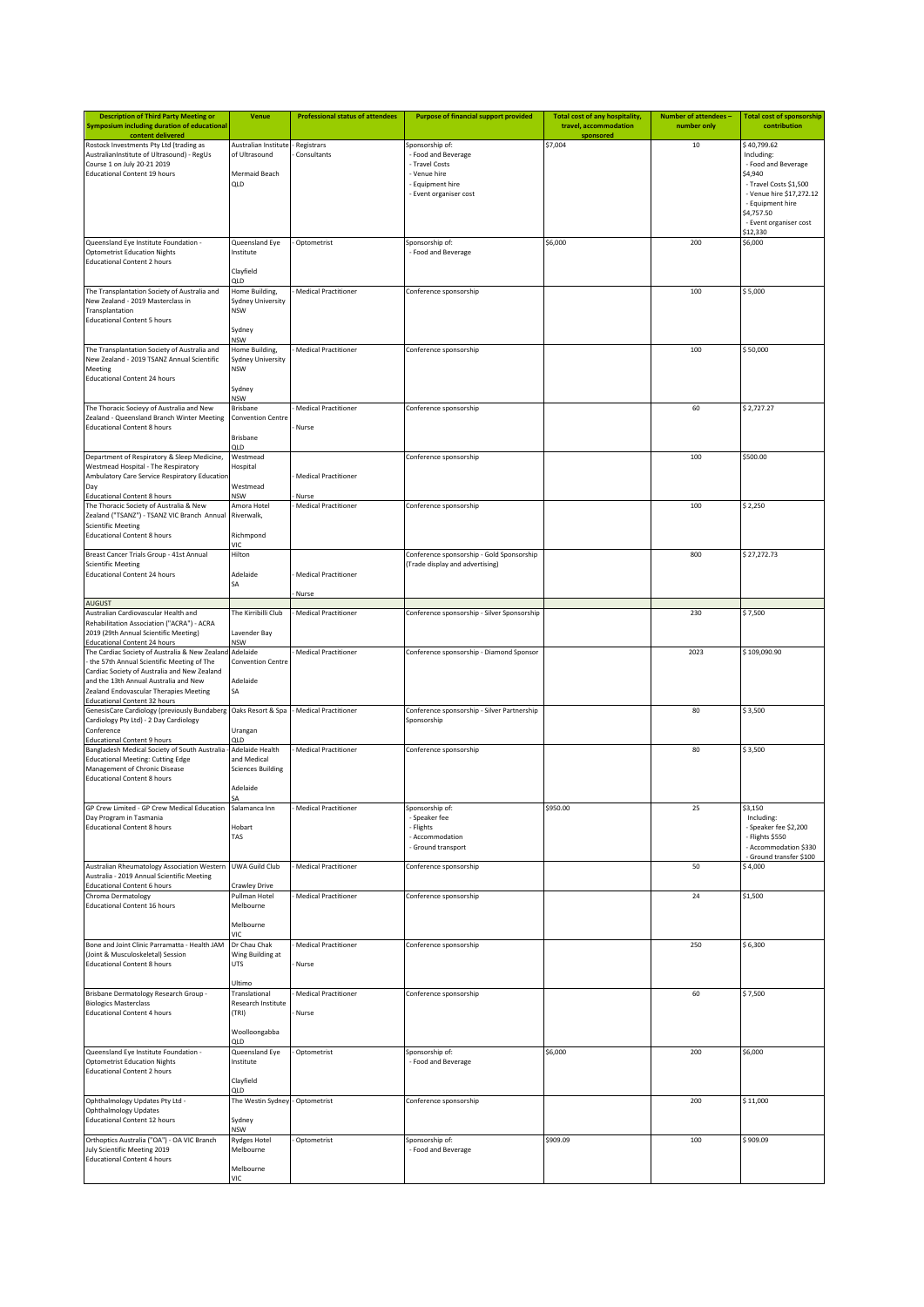| <b>Description of Third Party Meeting or</b><br><b>Symposium including duration of educational</b> | <b>Venue</b>                                 | <b>Professional status of attendees</b>               | <b>Purpose of financial support provided</b> | Total cost of any hospitality,<br>travel, accommodation | Number of attendees -<br>number only | <b>Total cost of sponsorship</b><br>contribution   |
|----------------------------------------------------------------------------------------------------|----------------------------------------------|-------------------------------------------------------|----------------------------------------------|---------------------------------------------------------|--------------------------------------|----------------------------------------------------|
| content delivered<br>Better Medical Education Australia - Skin                                     | The Hilton Hotel                             | <b>Medical Practitioner</b>                           | Conference sponsorship - Bronze Sponsor      | sponsored                                               | 100                                  | \$2,500                                            |
| <b>Education Conference</b><br><b>Educational Content 7 hours</b>                                  | <b>Brisbane</b>                              | Nurse                                                 |                                              |                                                         |                                      |                                                    |
|                                                                                                    | ח וכ                                         |                                                       |                                              |                                                         |                                      |                                                    |
| Medical Oncology Group of Australia<br><b>Educational Content 24 hours</b>                         | National<br><b>Convention Centre</b>         |                                                       | Conference sponsorship - Silver Sponsor      |                                                         | 460                                  | \$27,272.73                                        |
|                                                                                                    | Canberra                                     | <b>Medical Practitioner</b>                           |                                              |                                                         |                                      |                                                    |
| Medical Oncology Group of Australia (MOGA)                                                         | ACT<br>Crowne Plaza                          | Nurse                                                 | Sponsorship of: - Food and Beverage -        | \$5,500                                                 | 50                                   | \$14,545.45                                        |
| Medical Oncology Trainees Dinner at MOGA's<br>2019 Annual Scientific Meeting                       | <b>Hotel Canberra</b>                        | <b>Medical Trainee</b><br><b>Medical Practitioner</b> | Venue hire - Audio & visual                  |                                                         |                                      | Including:<br>Food and Beverage                    |
| <b>Educational Content 3 hours</b>                                                                 | Canberra                                     |                                                       |                                              |                                                         |                                      | \$5,500                                            |
|                                                                                                    | ACT                                          |                                                       |                                              |                                                         |                                      | Venue hire \$5,909.09<br>Audio & visual \$3,136.36 |
| <b>SEPTEMBER</b><br>Hurstville Private Hospital - Education Night                                  | Hurstville Private                           | <b>Medical Practitioner</b>                           | Sponsorship of:                              | \$1,800                                                 | 30                                   | \$1,800                                            |
| with Ms Monique Teodoro                                                                            | Hospital                                     |                                                       | - Food and Beverage                          |                                                         |                                      |                                                    |
| <b>Educational Content 3 hours</b>                                                                 | Hurstville                                   |                                                       |                                              |                                                         |                                      |                                                    |
| SA Heart Centres Pty Ltd - SA Heart 2019                                                           | NSW<br>Novotel Barossa                       | <b>Medical Practitioner</b>                           | Conference sponsorship                       |                                                         | 60                                   | \$3,000                                            |
| Cardiac Symposium<br><b>Educational Content 16 hours</b>                                           | Vale Conference<br>Centre                    |                                                       |                                              |                                                         |                                      |                                                    |
|                                                                                                    |                                              |                                                       |                                              |                                                         |                                      |                                                    |
|                                                                                                    | Rowland Flat                                 |                                                       |                                              |                                                         |                                      |                                                    |
| Australasian College Of Dermatologists - Rural<br>Dermatology Meeting 2019                         | Orange<br>Agricultural                       | <b>Medical Practitioner</b>                           | Conference sponsorship                       |                                                         | 100                                  | \$5,000                                            |
| <b>Educational Content 17 hours</b>                                                                | Institute                                    | Nurse                                                 |                                              |                                                         |                                      |                                                    |
|                                                                                                    | Orange                                       |                                                       |                                              |                                                         |                                      |                                                    |
| Skin and Cancer Foundation Australia -<br>Dermatology Insights for GPs                             | Novotel<br>Parramatta                        | <b>Medical Practitioner</b>                           | Sponsorship of:<br>- Food and/or beverages   | \$3,000                                                 | 50                                   | \$4,500<br>Including:                              |
| <b>Educational Content 2 hours</b>                                                                 | Parramatta                                   |                                                       | - Venue hire                                 |                                                         |                                      | - Food and/or beverages<br>\$3,000                 |
| Australian & New Zealand Association of                                                            | <b>NSW</b>                                   |                                                       |                                              |                                                         |                                      | - Venue hire \$1,500                               |
| Neurologists - 18th Biennial Clinical                                                              | Sheraton Mirage<br><b>Resort Queensland</b>  | <b>Medical Practitioner</b>                           | Conference sponsorship                       |                                                         | 150                                  | \$22,727.27                                        |
| Neurophysiology Workshop<br><b>Educational Content 20 hours</b>                                    | Main Beach                                   |                                                       |                                              |                                                         |                                      |                                                    |
| Neuro-Ophthalmology Society of Australia -                                                         | QLD<br>Marriott Hotel                        | <b>Medical Practitioner</b>                           | Conference sponsorship - Bronze Sponsor      |                                                         | 100                                  | \$6,000                                            |
| 35th Clinical and Scientific Meeting and                                                           | <b>Brisbane</b>                              |                                                       |                                              |                                                         |                                      |                                                    |
| NeuroVision Training Weekend<br><b>Educational Content 32 hours</b>                                | <b>Brisbane</b>                              |                                                       |                                              |                                                         |                                      |                                                    |
|                                                                                                    | QLD<br>Various venues                        | Optometrist                                           | Conference sponsorship                       |                                                         | 350                                  | \$20,000                                           |
| Luxottica - Luxottica Optometry Workshops                                                          | across Australia                             |                                                       |                                              |                                                         |                                      |                                                    |
| (across 6 cities)<br><b>Educational Content 6 hours</b>                                            |                                              |                                                       |                                              |                                                         |                                      |                                                    |
| The Thoracic Society of Australia & New                                                            | The Pullman Hotel                            |                                                       | Conference sponsorship - Gold Sponsorship    |                                                         | 55                                   | \$2,500                                            |
| Zealand - SA/NT Branch Annual Scientific<br>Meeting 2019                                           | Adelaide                                     | <b>Medical Practitioner</b>                           |                                              |                                                         |                                      |                                                    |
| <b>Educational Content 8 hours</b>                                                                 | SA                                           |                                                       |                                              |                                                         |                                      |                                                    |
| The Australasian Society of Clinical                                                               | Perth Convention                             | Nurse                                                 | Conference sponsorship - Platinum            |                                                         | 673                                  | \$25,000                                           |
| Immunology and Allergy (ASCIA) - ASCIA 2019<br>Conference                                          | Centre, Perth WA                             | <b>Medical Practitioner</b>                           | sponsorship                                  |                                                         |                                      |                                                    |
| <b>Educational Content 24 hours</b>                                                                | Perth<br><b>WA</b>                           | Nurse                                                 |                                              |                                                         |                                      |                                                    |
| The Cancer Nurses Society of Australia - Cancer                                                    | Pan Pacific Perth                            | Nurse                                                 | Conference sponsorship - Bronze Event        |                                                         | 40                                   | \$5,000                                            |
| Nurse Practictioner Specialist Practice Network<br>Meeting                                         | Hotel                                        |                                                       | Partner                                      |                                                         |                                      |                                                    |
| <b>Educational Content 6 hours</b>                                                                 | Perth<br>WA                                  |                                                       |                                              |                                                         |                                      |                                                    |
| <b>OCTOBER</b><br>The Prince Charles Foundation for ECHO                                           | Grand Hyatt Hotel                            | Medical Practitioner                                  | Conference sponsorship - Exhibitor           |                                                         | 350                                  | \$ 3,000                                           |
| Sponsorship                                                                                        | Melbourne                                    |                                                       | Sponsorship                                  |                                                         |                                      |                                                    |
| <b>Educational Content 24 hours</b>                                                                | Melbourne                                    |                                                       |                                              |                                                         |                                      |                                                    |
| Victorian Association of Cardiac Rehabilitation                                                    | VIC<br><b>William Angliss</b>                | Nurse                                                 | Conference sponsorship                       |                                                         | 80                                   | \$909.09                                           |
| Cardiac Nurses Education Day<br><b>Educational Content 7 hours</b>                                 | Conference Centre                            |                                                       |                                              |                                                         |                                      |                                                    |
|                                                                                                    | Melbourne<br>VIC                             |                                                       |                                              |                                                         |                                      |                                                    |
| Thrombosis & Haemostasis Society of Australia                                                      | Perth Convention                             | <b>Medical Practitioner</b>                           | Conference sponsorship - Exhibitor           |                                                         | 150                                  | \$1,250                                            |
| & New Zealand (THANZ) - THANZ Scientific<br>Workshop 2019                                          | & Exhibition<br>Centre                       |                                                       | Sponsorship                                  |                                                         |                                      |                                                    |
| <b>Educational Content 8 hours</b>                                                                 | Perth                                        |                                                       |                                              |                                                         |                                      |                                                    |
| Australian Rheumatology Association ("ARA")                                                        |                                              | Princess Alexandra - Medical Practitioner             | Sponsorship of:                              | \$2,000                                                 | 20                                   | \$2,000                                            |
| Queensland Branch - ARA Queensland Branch<br>Meeting                                               | Hospital                                     |                                                       | - Food and/or beverages                      |                                                         |                                      |                                                    |
| <b>Educational Content 3 hours</b>                                                                 | Woolloongabba<br>ח וכ                        |                                                       |                                              |                                                         |                                      |                                                    |
| Australasian College of Dermatologists -<br>Western Australia Annual Scientific Meeting            | University Club of<br>WA                     | <b>Medical Practitioner</b>                           | Conference Sponsorship                       |                                                         | 40                                   | \$767.27                                           |
| <b>Educational Content 4 hours</b>                                                                 |                                              |                                                       |                                              |                                                         |                                      |                                                    |
|                                                                                                    | Crawley<br>WA                                |                                                       |                                              |                                                         |                                      |                                                    |
| Australian Rheumatology Association ("ARA")<br>New South Wales Branch - ARA NSW monthly            | Concord Hospital<br><b>Medical Education</b> | <b>Medical Practitioner</b>                           | Sponsorship of:<br>- Food and/or beverages   | \$1,900                                                 | 40                                   | \$1,900                                            |
| meeting<br><b>Educational Content 3 hours</b>                                                      | Centre                                       |                                                       |                                              |                                                         |                                      |                                                    |
|                                                                                                    | Concord West                                 |                                                       |                                              |                                                         |                                      |                                                    |
| Australian Rheumatology Association -                                                              | <b>NSW</b><br>Stamford Plaza                 | <b>Medical Practitioner</b>                           | Conference sponsorship                       |                                                         | 30                                   | \$28,740                                           |
| Business Day for Early Career Rheumatologists<br><b>Educational Content 6 hours</b>                | Sydney Airport                               |                                                       |                                              |                                                         |                                      |                                                    |
|                                                                                                    | Mascot<br><b>NSW</b>                         |                                                       |                                              |                                                         |                                      |                                                    |